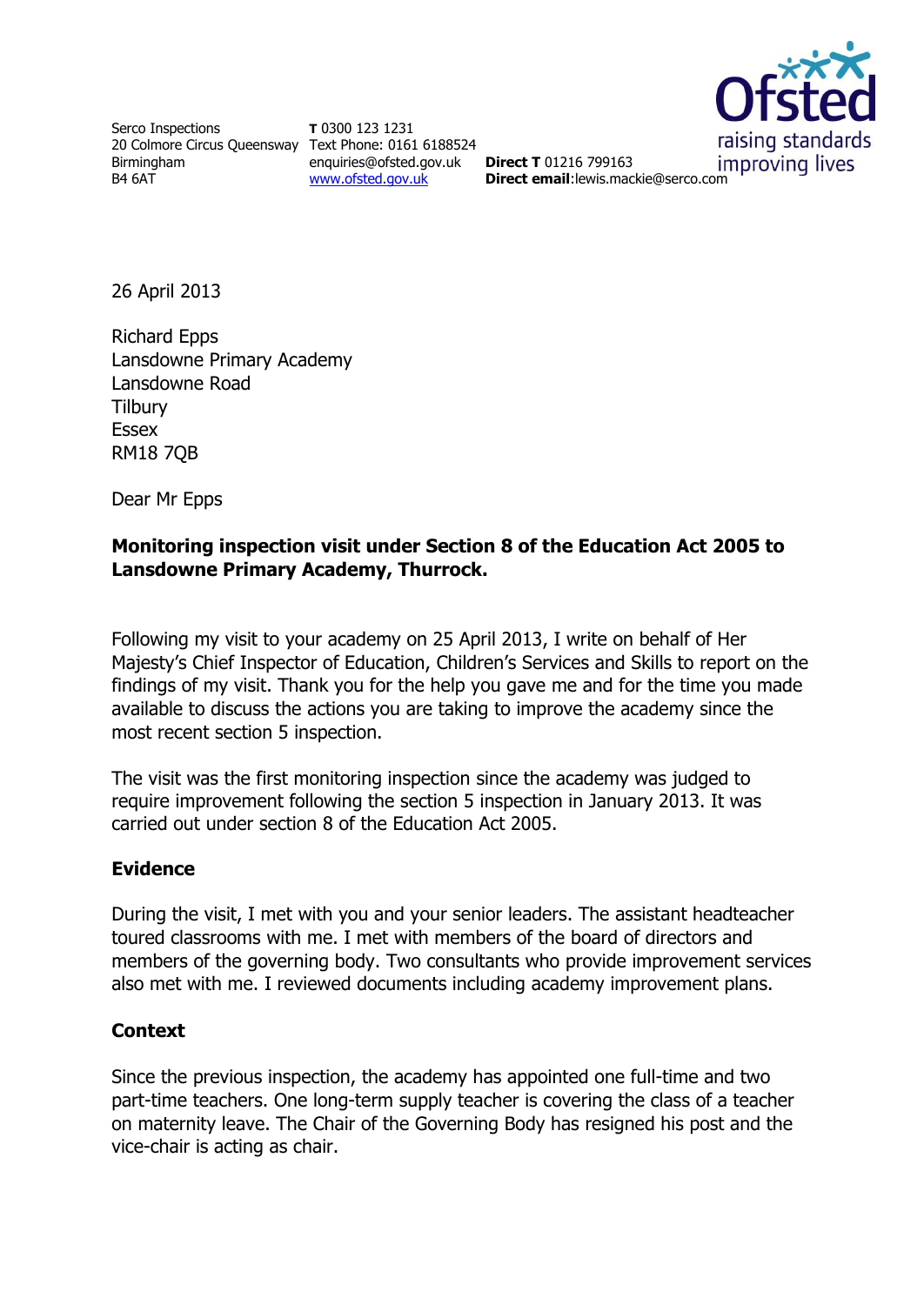

#### **Main findings**

Leaders have appropriate systems in place to improve the quality of teaching. Where teaching requires improvement leaders implement individual development plans. Teachers receive training and benefit from regular coaching from an academy leader or an external provider. Whole staff training has been provided to improve the teaching of phonics. Leaders have introduced a new approach to teaching reading, and writing across the academy. Leaders have also introduced short additional daily mathematics sessions to improve pupils' basic knowledge, for example of times tables. Some pupils also attend catch-up sessions to improve their literacy and numeracy skills at the linked secondary academy.

Leaders monitor the quality of teaching by visiting classrooms, tracking the progress of pupils and looking at the work in their books. Leaders are not yet routinely considering the results of this monitoring together to give an accurate picture of teaching over time. Teachers receive targets to improve their practice but these are not routinely followed through to subsequent observations to ensure that matters improve quickly.

Academy improvement plans address all of the areas for improvement from the January 2013 inspection and leaders have set very helpful milestone targets, which set the expectations for each term. These do not include targets for the attainment and progress of pupils in each year group however. This makes it difficult for governors and the board of directors to monitor progress rigorously.

Members of the governing body know the academy well and visit regularly. They keep track of the academy's actions and talk with parents and pupils to assess the impact of these actions. A member of the governing body visits the academy regularly to review progress and attainment data with an academy leader. The board of directors has responsibility for standards and progress. It has set targets for the attainment, the quality of teaching and attendance across all four academies in the learning community. However, the roles of the board of directors and the governing body have not been defined well enough. The trust has not set out clearly enough how the academy is monitored and challenged.

Senior leaders, the board of directors and governors are taking effective action to tackle the areas requiring improvement identified at the recent section 5 inspection. Following the visit to the academy, I recommend that further action is taken to

- clarify and strengthen the roles of the local governing body and the board of directors in monitoring and challenging the work of the academy
- ensure development plans include challenging targets for the progress and attainment of pupils from Year 1 to Year 6

Ofsted will continue to monitor the academy until its next section 5 inspection.